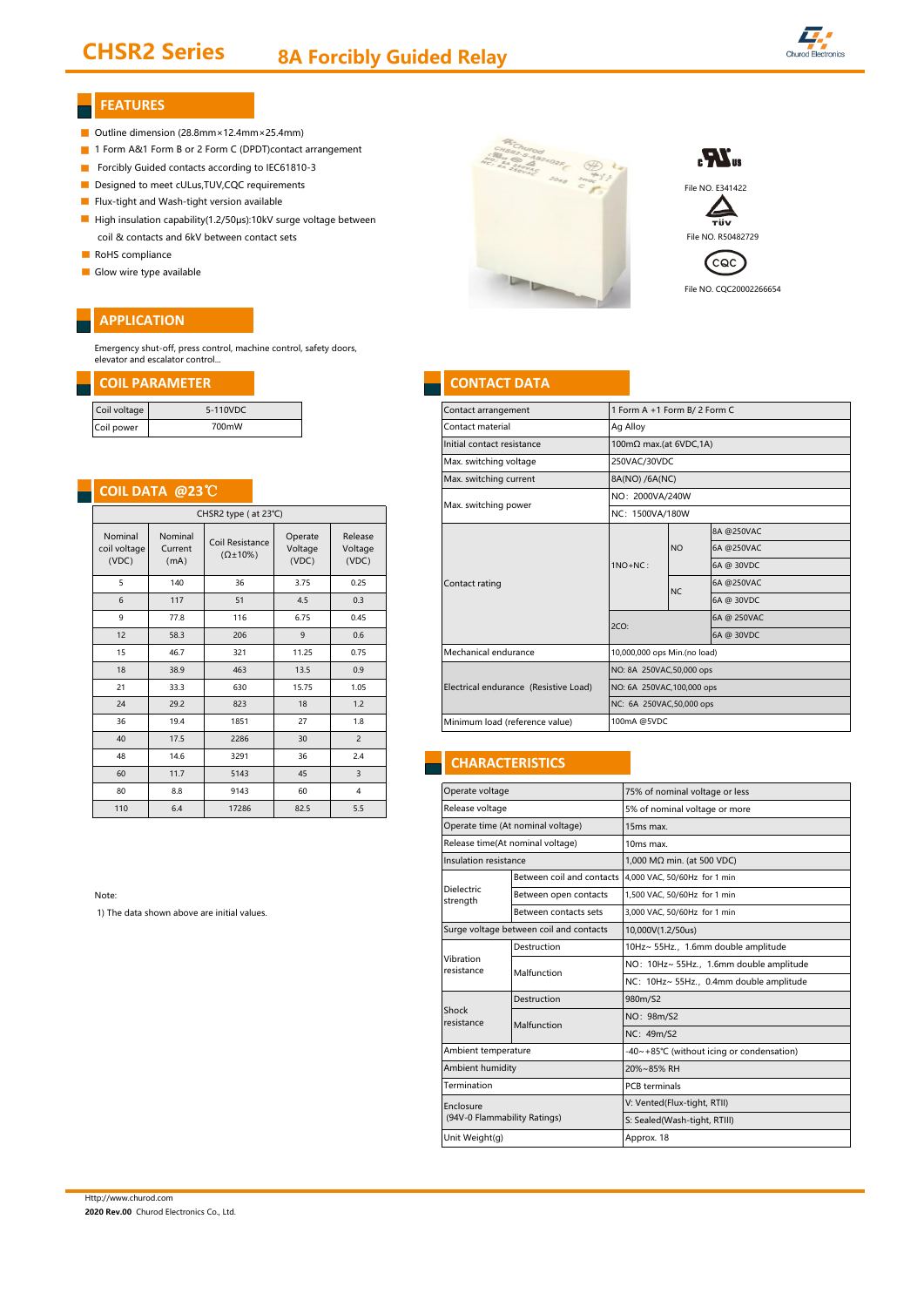# **ORDERING INFORMATION**

| CHSR <sub>2</sub>                                                                       | -V | -AB | 12 | D | 2 | F | ,000 |
|-----------------------------------------------------------------------------------------|----|-----|----|---|---|---|------|
| 1. Product Family<br>CHSR <sub>2</sub><br>2. Enclosure<br>V = Vented (Flux-tight, RTII) |    |     |    |   |   |   |      |
| S = Sealed (Wash-tight, RTIII)<br>3. Number of Poles                                    |    |     |    |   |   |   |      |
| AB=1 Form A+ 1 Form B 2C=2 Form C                                                       |    |     |    |   |   |   |      |
| 4. Rated Coil Voltage                                                                   |    |     |    |   |   |   |      |
| 05,06,09,12,15,18,21,24,36,40,48,60,80,110VDC                                           |    |     |    |   |   |   |      |
| <b>5.Coil Power</b>                                                                     |    |     |    |   |   |   |      |
| $D = Standard (700mW)$                                                                  |    |     |    |   |   |   |      |
| 6. Contact material                                                                     |    |     |    |   |   |   |      |
| $2 = AgSnO2$<br>4=AgSnO2+Au plating                                                     |    |     |    |   |   |   |      |
| 7. Insulation Type                                                                      |    |     |    |   |   |   |      |
| F: Class F                                                                              |    |     |    |   |   |   |      |
| 8. Additional numbers and /or letters                                                   |    |     |    |   |   |   |      |
| 000-999, AAA-ZZZ, aaa-zzz or blank, only for specific customer requirements             |    |     |    |   |   |   |      |

 $\mathbb I$ 

 $\frac{4-0.8}{12.4}$ 

### OUTLINE DIMENSION WIRING DIAGRAMS (BOTTOM VIEWS)





2 Form C type





 $\bullet$ 



### PC BOARD LAYOUTS (BOTTOM VIEWS)

### 1 Form A+ 1 Form B type 2 Form C type







### **Remark:**

1) The reference tolerance in outline dimension:

outline dimension ≤1mm, reference tolerance is ±0.2mm;

outline dimension  $>1$ mm and  $\leqslant$ 5mm, reference tolerance is ±0.3mm;

- outline dimension >5mm, reference tolerance is ±0.5mm.
- 2) The reference tolerance for PC Board layout is ±0.1mm.

# Http://www.churod.com

2020 Rev.00 Churod Electronics Co., Ltd.